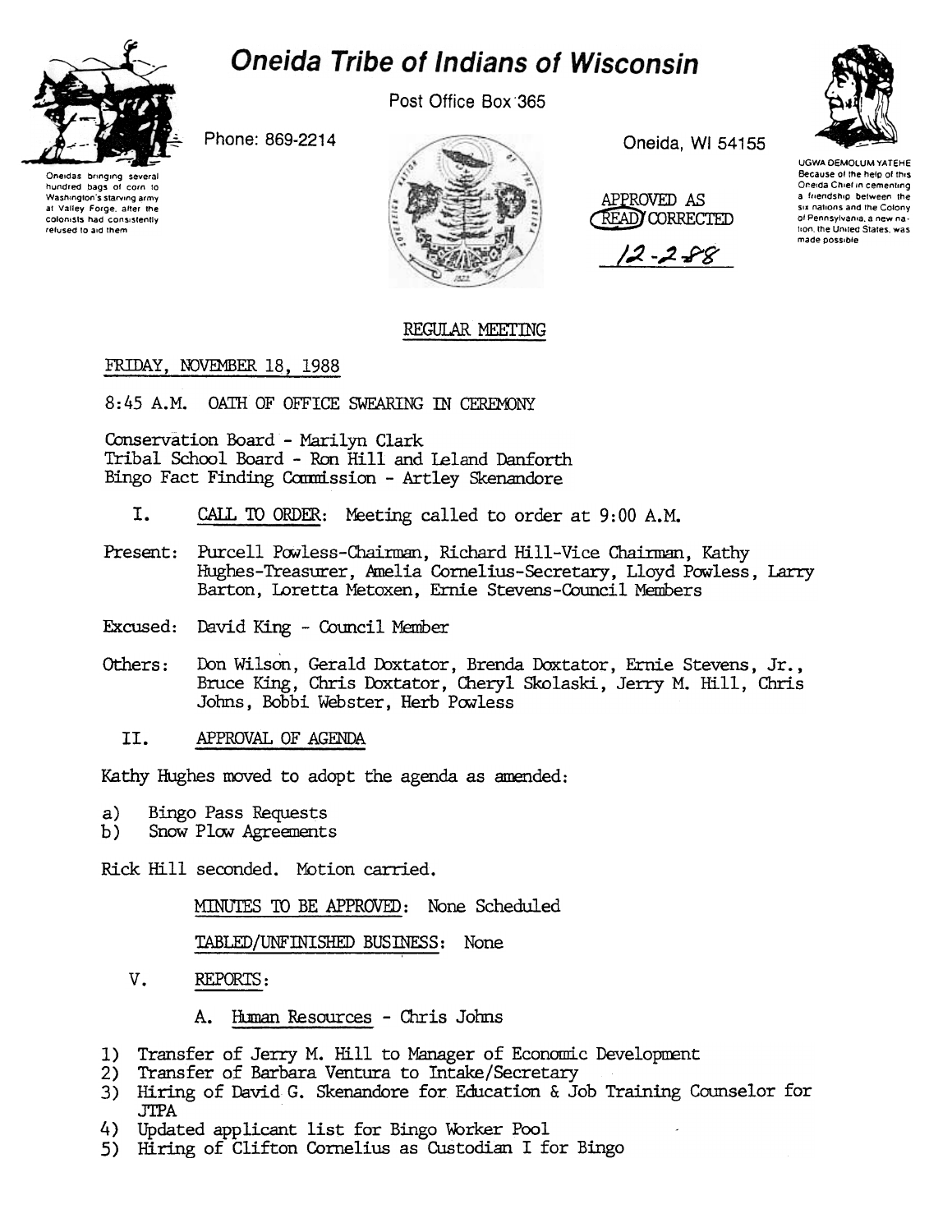> B. Oneida Housing Authority October Report and Six Months Fiscal Report - Gary Schuyler

Rick Hill moved to approve the reports, Larry Barton seconded. Motion carried.

- VI. NEW BUSINESS
	- A. RESOLUTIONS None
	- B. REQUESTS:
		- 1) Nominees for Federal Gaming Commission Rick Hill

Rick Hill received positive responses from Norbert Hill Jr. and Bob Bennett. Bob Bennett later declined because of the amount of time involved.

Loretta Metoxen moved to submit Norbert Hill Jr.'s name as a nominee for the Federal Gaming Commission. Kathy Hughes seconded, Rick Hill abstained. Motion carried.

### 2) Sangor Powers Correction Outreach Green Bay Reformatory

Letter to Governor Thompson to consider the Oneida Tribe to operate the site. Loretta Metoxen moved to submit the letter as changed. Lloyd Metoxen seconded. Motion carried.

3) Per Capita Payment Feasibility Study - Debra Powless

Debra Powless requests reconsideration to be a member of the Committee. Loretta Metoxen moved to reconsider appointing Debra Powless to the Committee. Ernie Stevens seconded, Amelia Cornelius abstained. Motion carried.

Kathy Hughes moved to appoint Debra Powless as the 7th member of the Committee. Loretta Metoxen seconded. Motion carried.

4) Organizational Chart - Don Wilson

Revise Building and Grounds to Public Works Department, with Butch Rentmeester as Director and move Jerry Kurowski's program to Public Works as Manager of Residential Construction.

Rick Hill moved to approve, Amelia Cornelius seconded. Motion carried.

5) BIA Contract with Security Pacific Bank to Manage IM & Trust Accounts - Loretta V. Metoxen

Discussion on control that Tribal funds are invested in. Loretta Metoxen will follow up with recommendations.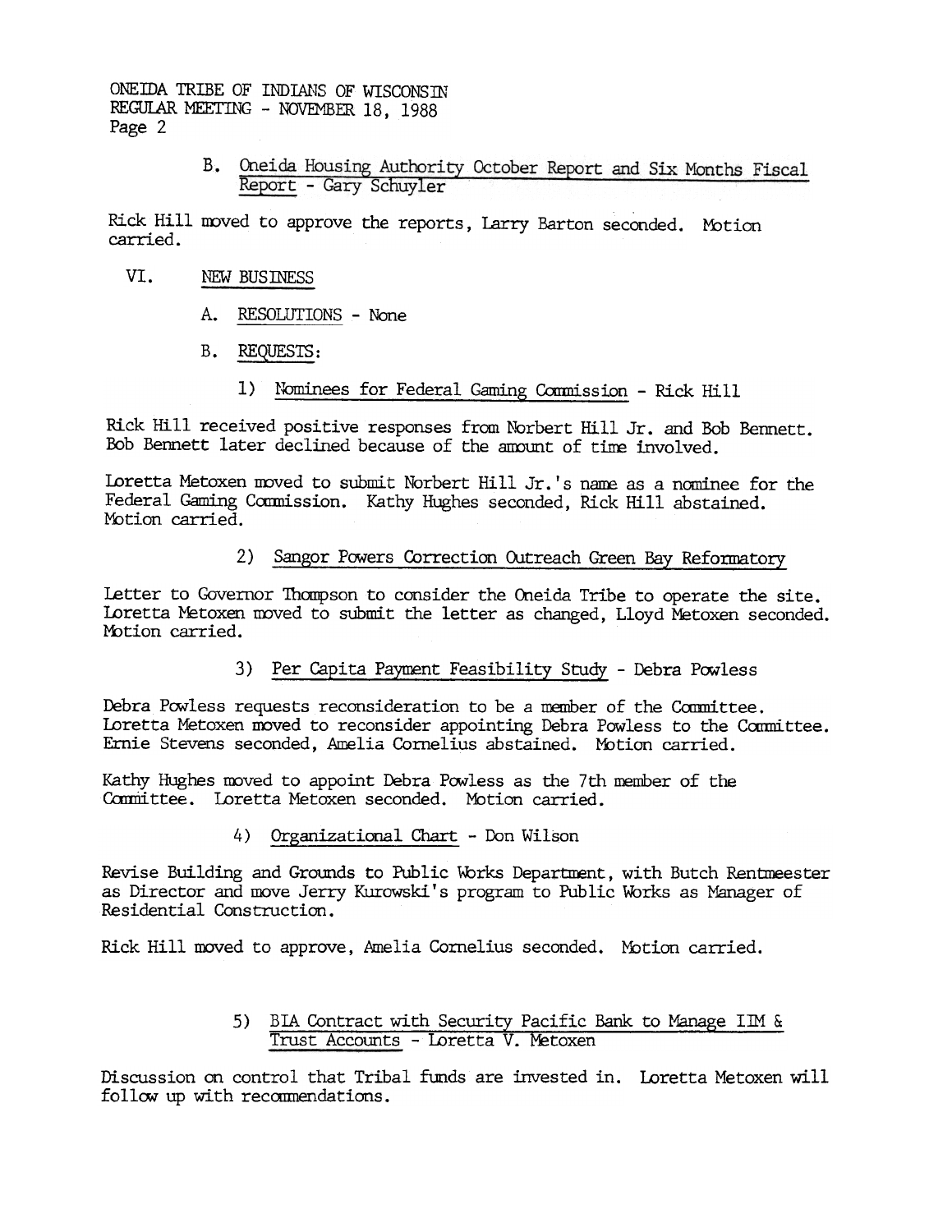REQUESTS CONTINUED

6) Sanitary Survey - Oneida Food Distribution Program - John Spangberg

Information Only.

7) Legal Opinion Oneida Business Committee Resolution #9-16-88-A - Francis Skenandore

Loretta Metoxen moved to hold a meeting with the attorneys to discuss his opinion. Ernie Stevens seconded. Motion carried. Meeting scheduled for November 22, 1988 at 8:30 a.m.

8) Flandreau Indian School Board Resolution - Thelma McLester

Request for support by Resolution to contract the division of Plan Management.

Loretta Metoxen moved to request a board member to attend the Business Committee meeting to more fully explain the reasons for the resolution Amelia Cornelius seconded. Motion carried.

- 9) Finance & Appropriations Recommendations of November 16, 1988 - Kathy Hughes
- Headstart Proposal Reviewed proposal for FY '89. Total budget is  $a_{\bullet}$ \$211,157 with \$53,048 included as a Tribal Contribution. This is budgeted in the FY '89 budget. F&A recommends approval for submission of the proposal. Rick Hill moved to approve, Ernie Stevens seconded. Motion carried.
- Vehicle for Public Safety: Low bid is \$13,689. Budget was for \$14,500  $b.$ F&A recommends approval of this purchase from the Capital Improvements budget. Rick Hill moved to approve, Amelia Cornelius seconded. Motion carried.
- Two (2) cards for phone at NHC Cost is  $$7,040$ . Payback is less than  $\mathbf{c}$ . one year because of an estimated savings on the monthly bill of \$350. F&A recommends approval to be funded from the NHC budget. Loretta Metoxen moved to approve, Larry Barton seconded. Motion carried.
- Steel Fenceposts Cost is \$3,505. F&A recommends approval from Wildlife  $d_{\bullet}$ & Parks budget. Amelia Cornelius moved to approve, Lloyd Powless seconded. Motion carried.
- Consultant Agreement for Psychiatric Services The cost is \$4,800 for e. one year service. F&A recommends approval from the Social Services budget. - Amelia Cornelius moved to approve, Lloyd Powless seconded. Motion carried.
- Consultant Agreement for Joanne Shenandoah Cost is \$3,302 for December  $f_{\star}$ 30, 1988 performance. F&A recommends approval with funding from the Social Services budget. Rick Hill moved to approve, Kathy Hughes seconded. Motion carried.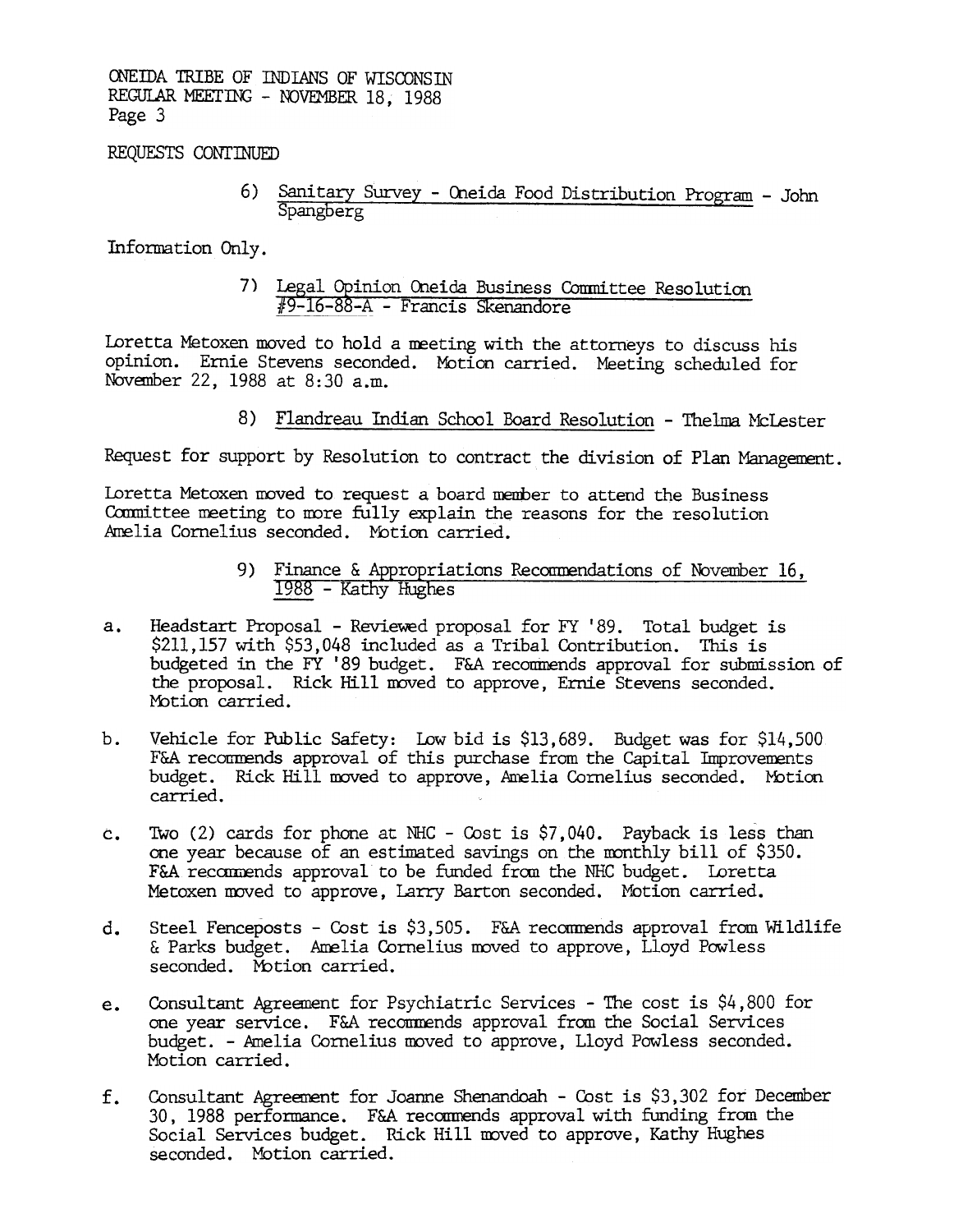#### REQUESTS CONTINUED

- g. Signage for Printing Cost is \$5,964 from United Sign Corp. F&A recommends approval with funding from the Advertising budget. Rick Hill moved to approve, Larry Barton seconded. Motion carried.
	- 10) Request for Proposals Draft Kathy Hughes

Deferred to Executive Session

- 
- The Land Committee recommends to accept the cancellation of Carla Clark for residential site at Gountyline Road. Resolution #11-18-88-A. Amelia Cornelius moved to approve, Rick Hill seconded. Motion carried.
- b. The Land Committee recommends to accept the resolution to modify Gary Adam's mortgage agreement to include Karen Ness. Resolution  $#11-18-88-B$ . Rick Hill moved to approve, Amelia Cornelius seconded. MOtion carried.
- The Land Committee recommends to accept the request of Debra and Bob Danforth to assign their lease to the Associated DePere Bank. Loretta Metoxen moved to approve, Amelia Cornelius seconded. Motion carried.
- The Land Committee recommends to accept the proposed lease of Frank and Yvonne Skenandore. Resolution #11-18-88-C. Loretta Metoxen moved to approve, Kathy Hughes seconded. Mbtion carried.
- The Land Committee recommends to accept the application of Dan and Barb Summers (former Carla Clark lease). (Applicants were given permission to move in prior to paperwork completion.) Amelia Cornelius moved to approve, Larry Barton seconded. Motion carried. e.
- 11) Land Committee Minutes of 11/14/88 Chris Doxtator (11) Land Committee accommodes to accept the cancellation of Car, the land Committee moreover, blink Hill associated to intermedicing the complete recommends to acce f. The Land Committee recommends to approve the diversion of water way and ditch from One Stop across Hwy. 54, and to use funds up to \$2,500 balance to be billed to Keith Appleton. Ernie Stevens moved to approve, Larry Barton Seconded. Loretta Metoxen moved to amend the motion to allow cap of \$5,000. Amelia Cornelius seconded. Motion carried.
	- The Land Committee recommends to modify the \$30,000 allocated for Cattle Enterprise to include the following items which are needed imrediately to address the preparation for winter farming and cattle needs: g.
		- 1) Lease a tractor for fall plowing
		- 2) Contract for a corn chopper and put in silo
		- 3) Cattle needs, bunk feeders, daily feeding, medicine and injections transportation of cattle from Columbus.

The above amounts to approximately  $$6,500$  -- there is a balance of \$16,000 left. Ernie Stevens moved to approve, Loretta Metoxen seconded Motion carried.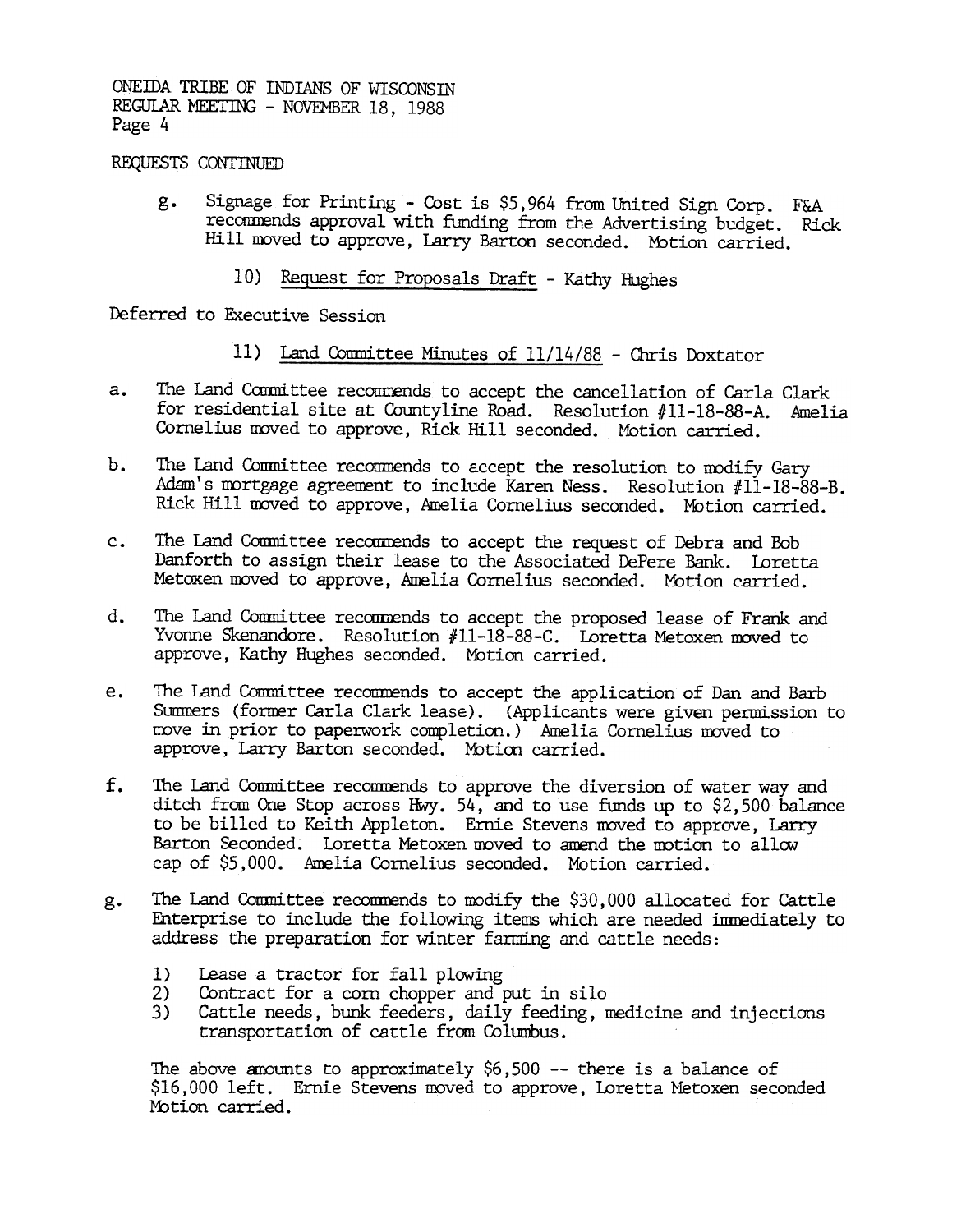#### REQUESTS CONTINUED)

- The Land Committee recommends the following applicants for the home at h. Mander's Court (total of 13 applicants received)
	- a) Clayton and Celene Elm
	- $b)$ Herb and Dorothy Powless
	- $\mathsf{c}$ ) Tony and Jacqueline Smith

The above three applicants will be checked for credit references, and will be referred to as selections for the next homes to be built. Larry Barton moved to approve, Amelia Cornelius seconded. Motion carried.

12) Bingo Pass Request for Town of Hobart Volunteer Fire Dept.

Four bingo passes requested for their Christmas Party giveaway for public relations. Loretta Metoxen moved to approve, Amelia Cornelius seconded. Motion carried.

13) Burial Recommendation - Loretta V. Metoxen

ORCOA - Burial sites near and under parking lot. Rick Hill moved to approve of option  $#1$  to remove them to a cenetary according to the immediate family's wishes. Lloyd Powless seconded. Motion carried.

- C. CONTRACTS/AGREEMENTS:
	- 1) Employment Agreement for Dr. Bill Stempski for Dental Director for Oneida Health Center

Rick Hill moved to approve, Amelia Cornelius seconded. Motion carried

2) Agreement with Ad Company for Oneida Enterprises

Amelia Cornelius moved to approve, Ernie Stevens seconded. Loretta Metoxen opposed. Motion carried.

3) RNIP & IM Contract for 1989

Loretta Metoxen moved to approve Contract #IM/RNIP-89-TC, Lloyd Powless seconded. Motion carried.

4) Bingo Hall Foundation Contract & Fast Track Construction Strategy - Carl Rasmussen

Rick Hill moved to approve, Amelia Cornelius seconded. Motion carried.

- D. TRAVEL/VACATION:
- $\mathbf{1}$ Vacation request for Larry Barton for 11/18/88 (noon) to 11/22/88 --Lloyd Powless moved to approve, Rick Hill seconded. Motion carried. Larry Barton abstained.